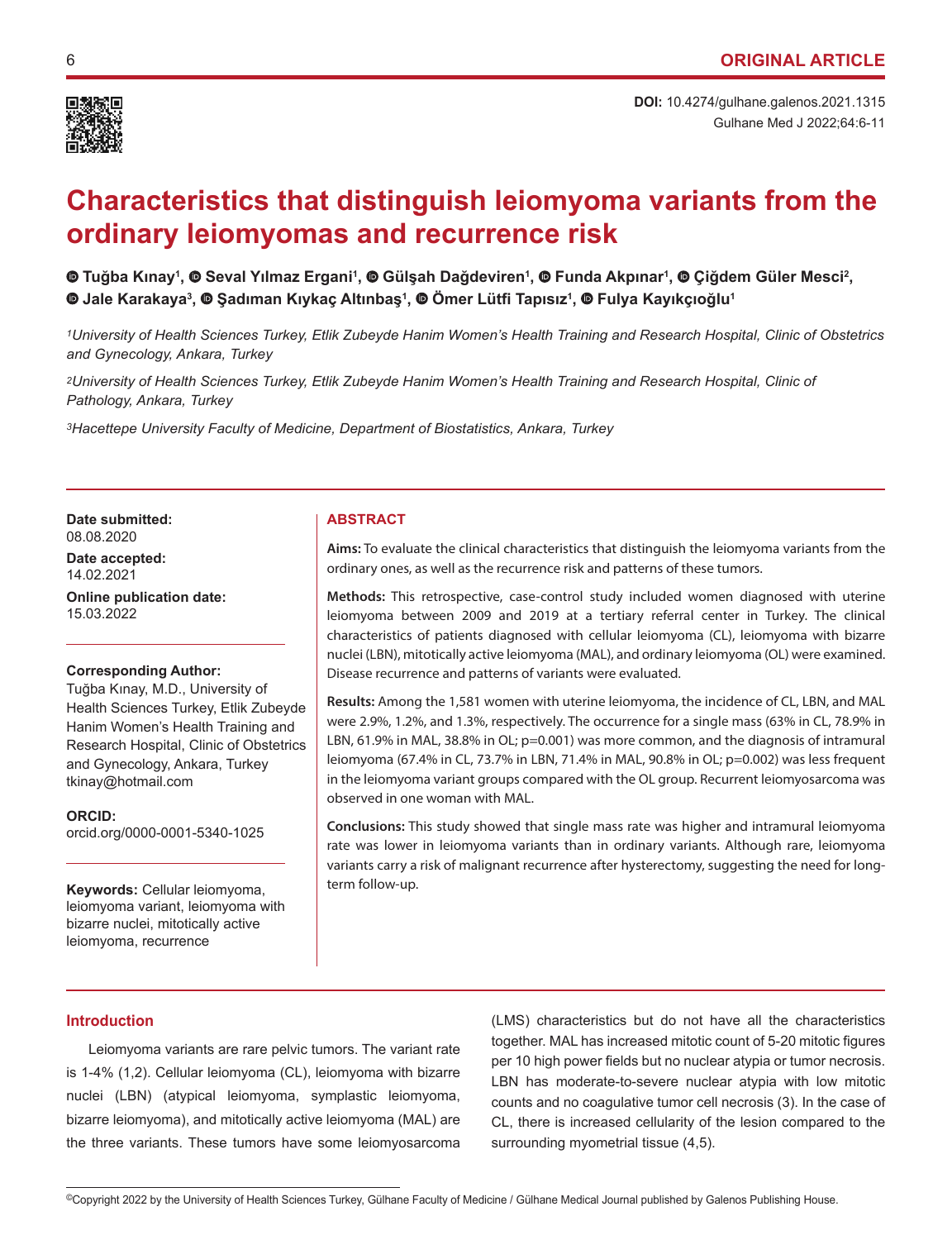Leiomyoma variants have similar symptoms and findings in the pelvic examinations of patients with ordinary leiomyoma (OL) and LMS. Immunohistochemistry, molecular-genetic analysis, and imaging techniques have a limited benefit for the differential diagnosis of these uterine mesenchymal tumors (6-9). It was reported that LMS and bizarre leiomyoma had significant overlapping staining patterns and immunoreactivity for p16, p53, and Ki-67 (7). Atypical leiomyoma and LMS share similar microRNA signatures (8). MED12 mutations were common in both OL and MAL (8). Magnetic resonance imaging (MRI), positron emission tomography and computed tomography have a limited utility to differentiate leiomyoma variants from OL and LMS (9). A definitive diagnosis is still currently carried out by a histopathological examination of myomectomy or hysterectomy specimens. Whether leiomyoma variants differ from one another in terms of clinical characteristics and behavior patterns is also unclear.

The management of variants after diagnosis is currently similar to the management of OL. However, the recurrence risk of these non-malignant variants has not been fully characterized yet, and rare malignant recurrent cases have been reported previously (10-12). Considering this knowledge, this study aims to evaluate the clinical characteristics that distinguish the leiomyoma variants from the ordinary ones, as well as the recurrence risk and patterns of these tumors.

#### **Methods**

In this retrospective study, medical records were reviewed for women who underwent hysterectomy or myomectomy due to a preoperative diagnosis of leiomyoma between January 2009 and August 2019 at a tertiary referral center. Written informed consent that allowed the use of their medical records in scientific research was obtained from all participants before the surgery. The study protocol was approved by the Institutional Review Board of University of Health Sciences Turkey, Etlik Zubeyde Hanim Women's Health Training and Research Hospital (protocol number: 2019/15, date: 10.10.2019) and complied with the Helsinki Declaration including current revisions.

The histopathological reports of the participants were reviewed. Women with OL and leiomyoma variants were included in the study. Women with adenomyosis, smooth muscle tumors of uncertain malignant potential (STUMP), uterine sarcomas, and concomitant endometrial, ovarian, and cervical malignancies were excluded from the study. According to the histopathological diagnosis, the study population was divided into four groups: the CL group, the LBN group, the MAL group, and the OL group. The control group consisted of OL cases. The sample size of the control group was determined to be approximately twice that of the largest variant group. The demographic, clinical, and histopathological characteristics of the four groups were compared.

Postmenopausal status was defined as no menstrual bleeding within (at least) one year before the operation in the absence of amenorrhea due to other reasons (such as intrauterine synechia, hyperprolactinemia, etc.). Regular or irregular bleeding, heavy and prolonged bleeding and intermenstrual bleeding were all identified as abnormal uterine bleeding. Surgery indications were described as previously reported (4,13).

The number of leiomyomas, as well as their size and localization, were determined according to histopathological reports in women who underwent hysterectomy. These details were also determined on the basis of ultrasonography reports in women who underwent myomectomy or hysteroscopic resection. The presence of atypia, degeneration, and necrosis in the surgical specimen was noted on the basis of information from the histopathological reports. Histopathologically confirmed recurrence according to reoperation reports was accepted as recurrence.

#### **Statistical Analysis**

All statistical analyses were performed using Statistical Package for the Social Sciences (SPSS) Statistics for Windows (Version 23.0, Armonk, NY: IBM Corp., 2015). Normality for continuous variables was checked using the Shapiro-Wilk test. The descriptive statistics were expressed as a frequency and mean±standard deviation or median (minimummaximum). One-way ANOVA or the Kruskal-Wallis test was used to compare the differences among the groups where appropriate. Tukey test or the Dunn test was used for post-hoc analyses. The chi-square test or Fisher exact tests was used to compare the differences in categorical variables. A p<0.05 was accepted statistically significant.

#### **Results**

The medical records of 1,638 women with a preoperative diagnosis of uterine leiomyoma were evaluated. Nine women with LMS, 14 women with STUMP, two women with a mixed stromal tumor, four women with endometrial stromal sarcoma, 26 women with adenomyosis, and 2 women with concomitant ovarian carcinoma were excluded from the study. A total of 86 women diagnosed with leiomyoma variants (46 with CL, 19 with LBN, and 21 with MAL), as well as 98 women with OL were included in the study. The participants' recruitment is as shown in Figure 1. Of the 1,581 women with uterine leiomyoma, the incidence of CL, LBN, and MAL were 2.9%, 1.2%, and 1.3%, respectively.

As shown in Table 1, the demographic and clinical characteristics of the four groups were similar except in age. The mean age of the OL group was higher than the LBN group (46.5±5.8 y vs. 42.3±6.7 y, p=0.037). Most women included in the study were in the premenopausal period.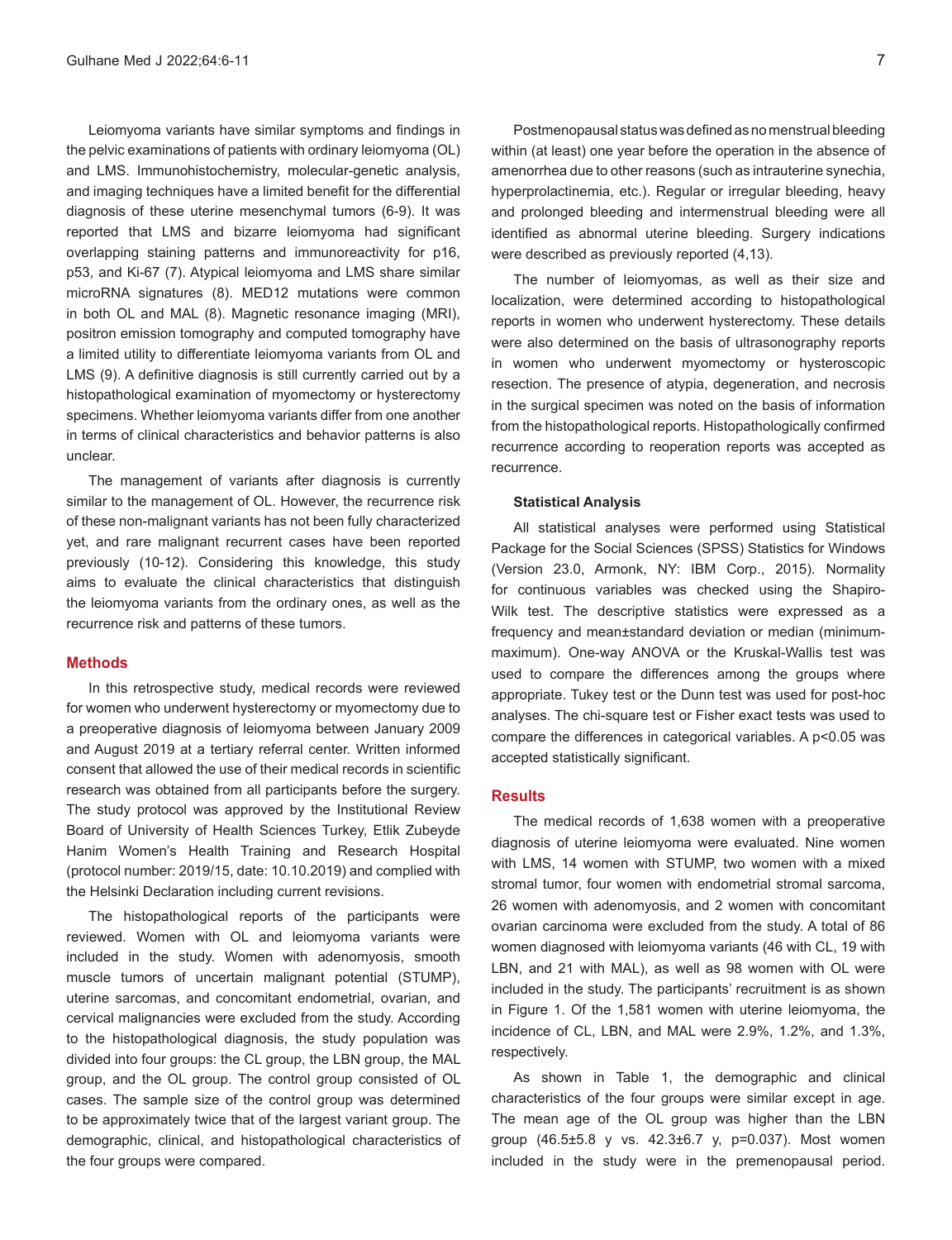The postmenopausal rates of the groups were not significantly different. Ultrasonographic and histopathological findings of the women did not reveal any significant difference between the four groups in terms of tumor size and rates of degeneration and necrosis in leiomyoma specimens (Table 2). The median number of leiomyomas was higher in the OL group [3 (1-9)] than in the others [1 (1-7) in the CL group, 1 (1-7) in the LBN group, and 1 (1-6) in the MAL group] (p<0.001). The single mass



**Figure 1.** Flowchart of participants

STUMP: Smooth muscle tumors of uncertain malignant potential

rate was higher in the leiomyoma variant groups than in the OL group (63% in CL, 78.9% in LBN, 61.9% in MAL, 38.8% in OL; p=0.001). The rate of intramural leiomyoma was higher in the OL group than in the others (90.8% in the OL group, 67.4% in the CL group, 73.7% in the LBN group, and 71.4% in the MAL group;  $p=0.002$ ). The rates of submucosal and subserous leiomyoma of the four groups were similar.

Follow-up records of 73 women with leiomyoma variants were available. The mean follow-up period was 14.4±17.6 months with a range of 1-72 months. During the follow-up period, recurrence was observed in one woman with the MAL. She was 46 years old. She underwent a total abdominal hysterectomy and bilateral salpingo-oophorectomy due to an 18 cm in diameter degenerated myoma. The histopathological diagnosis of the hysterectomy specimen was MAL. In the follow-up visit 15 months after surgery, multiple semisolid recurrent masses were observed in the abdominal MRI examination. Tumoral debulking was carried out in the second operation. LMS was detected in a histopathological diagnosis of the recurrent mass. The length of survival for the woman-administered chemotherapy after the second operation was 32 months.

## **Discussion**

The study results show that no significant demographic and clinical characteristics differentiated the three leiomyoma variants from the other. However, the women with OL were significantly older than the women with LBN when they underwent surgery. Ultrasonographic and histopathological findings showed that the leiomyoma variants tended to be a single mass, whereas

| Table 1. Demographic and clinical characteristics of groups |                  |                  |                  |                  |          |
|-------------------------------------------------------------|------------------|------------------|------------------|------------------|----------|
|                                                             | $CL (n=46)$      | LBN $(n=19)$     | $MAL(n=21)$      | $OL (n=98)$      | p value  |
| Age (years), mean±SD                                        | $44.7 \pm 7.2$   | $42.3 \pm 6.7$   | $43.5 + 5.1$     | $46.5 \pm 5.8$   | $0.017*$ |
| Gravidity, median (IQR)                                     | $3(0-8)$         | $3(0-5)$         | $2(1-8)$         | $3(0-9)$         | 0.581    |
| Parity, median (IQR)                                        | $2(0-6)$         | $2(0-4)$         | $2(1-4)$         | $2(0-7)$         | 0.926    |
| Postmenopausal, n (%)                                       | 4(8.7)           | 1(5.3)           | 0(0)             | 7(7.1)           | 0.689    |
| Irregular menses, $n$ $(\%)$                                | 20(43.5)         | 11(57.9)         | 14(66.7)         | 50(53.2)         | 0.330    |
| Operation indication                                        |                  |                  |                  |                  | 0.252    |
| Symptomatic leiomyoma, n (%)                                | 39 (84.8)        | 16 (84.2)        | 21 (100)         | 86 (87.8)        |          |
| Enlarging leiomyoma, n (%)                                  | 7(15.2)          | 3(15.8)          | 0(0)             | 12(12.2)         |          |
| Symptom                                                     |                  |                  |                  |                  |          |
| Abnormal uterine bleeding, n (%)                            | 31(67.4)         | 12(63.2)         | 19(90.5)         | 69 (70.4)        | 0.190    |
| Postmenopausal bleeding, n (%)                              | 1(2.2)           | 0(0)             | 0(0)             | 0(0)             | 0.467    |
| Pelvic pain, n (%)                                          | 10(21.7)         | 5(26.3)          | 3(14.3)          | 17(17.3)         | 0.710    |
| Urinary symptom, $n$ (%)                                    | 0(0)             | 1(5.3)           | 0(0)             | 1(1.0)           | 0.328    |
| Preoperative hemoglobin (gr/dL), median<br>(IQR)            | $12.2(5.8-15.6)$ | $11.8(9.6-14.9)$ | $11.6(7.7-14.1)$ | $12.2(5.8-15.2)$ | 0.500    |

\*Comparison of CL and LBN (p=0.497), comparison of CL and MAL (p=0.878), comparison of CL and OL (p=0.355), comparison of LBN and MAL (p=0.935), comparison of LBN and OL (p=0.037), comparison of MAL and OL (p=0.177).

CL: Cellular leiomyoma, LBN: Leiomyoma with bizarre nuclei, MAL: Mitotically active leiomyoma, OL: Ordinary leiomyoma, SD: Standard deviation, IQR: Interquartile range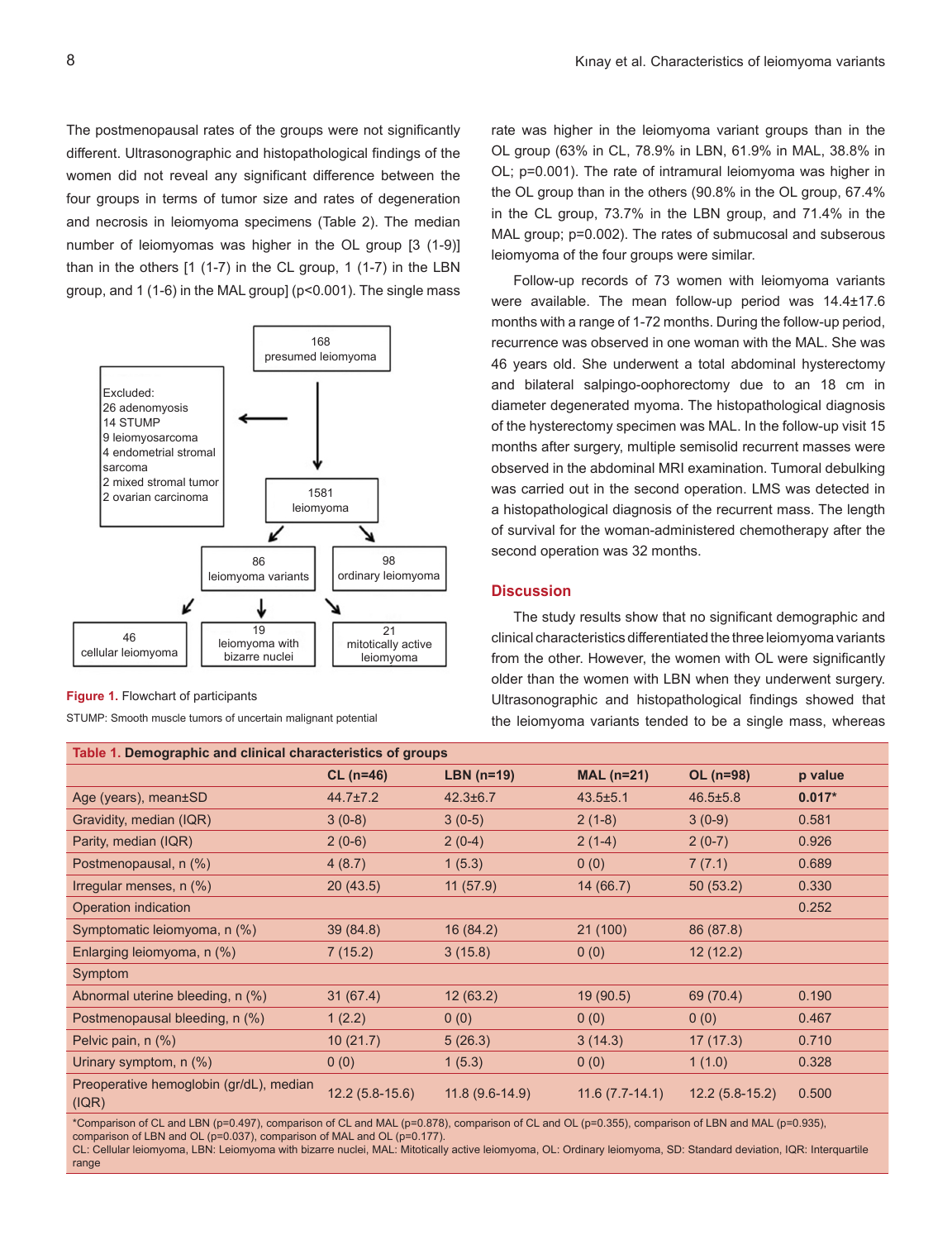| Table 2. Ultrasonographic and histopathological findings of groups |             |              |             |                 |          |
|--------------------------------------------------------------------|-------------|--------------|-------------|-----------------|----------|
|                                                                    | $CL (n=46)$ | LBN $(n=19)$ | $MAL(n=21)$ | OL (n=98)       | p value  |
| Leiomyoma size, median (IQR)                                       | $8(1.5-20)$ | $8(2.5-17)$  | $7.5(1-9)$  | $7.5(2.5-18.5)$ | 0.529    |
| Number of leiomyoma, median (IQR)                                  | $1(1-7)$    | $1(1-7)$     | $1(1-6)$    | $3(1-9)$        | < 0.001  |
| Single leiomyoma, n (%)                                            | 29(63.0)    | 15(78.9)     | 13(61.9)    | 38(38.8)        | 0.001    |
| Leiomyoma localization, n (%)                                      |             |              |             |                 |          |
| Submucosal, n (%)                                                  | 7(15.2)     | 1(5.3)       | 5(23.8)     | 9(9.2)          | 0.188    |
| Intramural, $n$ $(\%)$                                             | 31(67.4)    | 14(73.7)     | 15(71.4)    | 89 (90.8)       | $0.002*$ |
| Subserous, n (%)                                                   | 8(17.4)     | 4(21.0)      | 1(4.8)      | 29(29.6)        | 0.065    |
| Degeneration, n (%)                                                | 9(20.0)     | 5(26.3)      | 2(9.5)      | 12(12.2)        | 0.284    |
| Atypia, $n$ $(\%)$                                                 | 0(0)        | 19 (100)     | 0(0)        | 0(0)            | < 0.001  |
| Necrosis, $n$ $(\%)$                                               | 1(2.2)      | 0(0)         | 0(0)        | 0(0)            | 0.467    |
|                                                                    |             |              |             |                 |          |

\*Comparison of CL and LBN (p>0.99), comparison of CL and MAL (p>0.99), comparison of CL and OL (p<0.001), comparison of LBN and MAL (p>0.99), comparison of LBN and OL (p=0.001), comparison of MAL and OL (p=0.015).

CL: Cellular leiomyoma, LBN: Leiomyoma with bizarre nuclei, MAL: Mitotically active leiomyoma, OL: Ordinary leiomyoma, IQR: Interquartile range

ordinary cases had multiple leiomyomas. The rate of intramural mass was also higher in ordinary cases than in the leiomyoma variants. In this series, one woman with MAL had a recurrence diagnosed as LMS.

Like previous reports, the incidence of leiomyoma variants was less than 5% in our series (1,2,14). As previously reported, most women with leiomyoma variants were in the fifth decade of their life and in the premenopausal period when they underwent surgery. This was the same for the OL cases (4,8,12,15). Symptoms of leiomyoma variants were also similar to OL cases in our series. Unlike our findings, Taran et al. (4) reported that menometrorrhagia and pelvic pressure symptoms were more likely in women with CL than OL.

Leiomyoma variants usually appear as a single mass (4,8,13). In the Taran et al. (4) series, one leiomyoma was found amongst the CL cases and three were found amongst the women with OL, as was the case in our series. Rothmund et al. (13) reported the 51.3% rate of single uterine masses in women with CL. We also found that the rate of the intramural tumor was lower in leiomyoma variants than in the OL cases. Prayson and Hart (16) reported that more than 60% of the MAL cases were submucosal. In our series, the rate of submucosal MAL was 23.8%, and it was not significantly different from the other groups.

The evolution of minimally invasive and uterine-conserving therapies requires a better understanding of the clinical behavior of leiomyoma variants. Although leiomyoma variants are accepted as benign pelvic masses, previous reports suggest that these tumors have a malign behavior. Molecular genetic studies showed that transcriptional profiles of CL with a 1p deletion were more likely to those of LMS than to profiles of OL on hierarchical cluster analysis (17). A metastasis of CL to the rib and vertebra three years after myomectomy (18), a

pulmonary metastasis of CL 10 years after vaginal hysterectomy (4), and the recurrence of LBN (10) and MAL (11) as LMS were also reported previously. Cooney et al. (10) reported an atypical leiomyoma case recurring as LMS in the vagina 22 months after laparoscopic hysterectomy with bilateral salpingo-oophorectomy. Gregová et al. (12) reported two LMS cases eight months after hysterectomy and seven years after myomectomy due to LBN. Kim et al. (11) reported a malignant recurrence of MAL with hyaline degeneration after a total hysterectomy. LMS was detected seven months after the first operation in a 68-year-old postmenopausal woman. The recurrent variant cases reported in the literature are shown in Table 3 (4,10-13,15,18-22). In our series, the recurrent case was a premenopausal woman. She was 46 years old and underwent a total hysterectomy due to MAL with degenerative changes. LMS occurred 15 months after the surgery. Based on previous reports and current findings, close postoperative follow-up appointments are necessary for patients with leiomyoma variants, especially those with degenerative changes.

The retrospective design, incomplete data such as the amount of decrease in hemoglobin levels that lead to operation decision and histopathological evaluation of surgical specimens by different pathologists are the limitations of this study. Nevertheless, the examination of all surgical specimens by experienced gynecopathologists at a single tertiary care center compensated for these limitations. The relatively small sample size of the variant groups and short follow-up periods were the other limitations of the study. Prospective studies with a larger series and longer follow-up periods are needed to confirm the presented results. A better understanding of the clinical characteristics and behavior of these tumors will lead to choosing an adequate surgical treatment modality and follow-up period.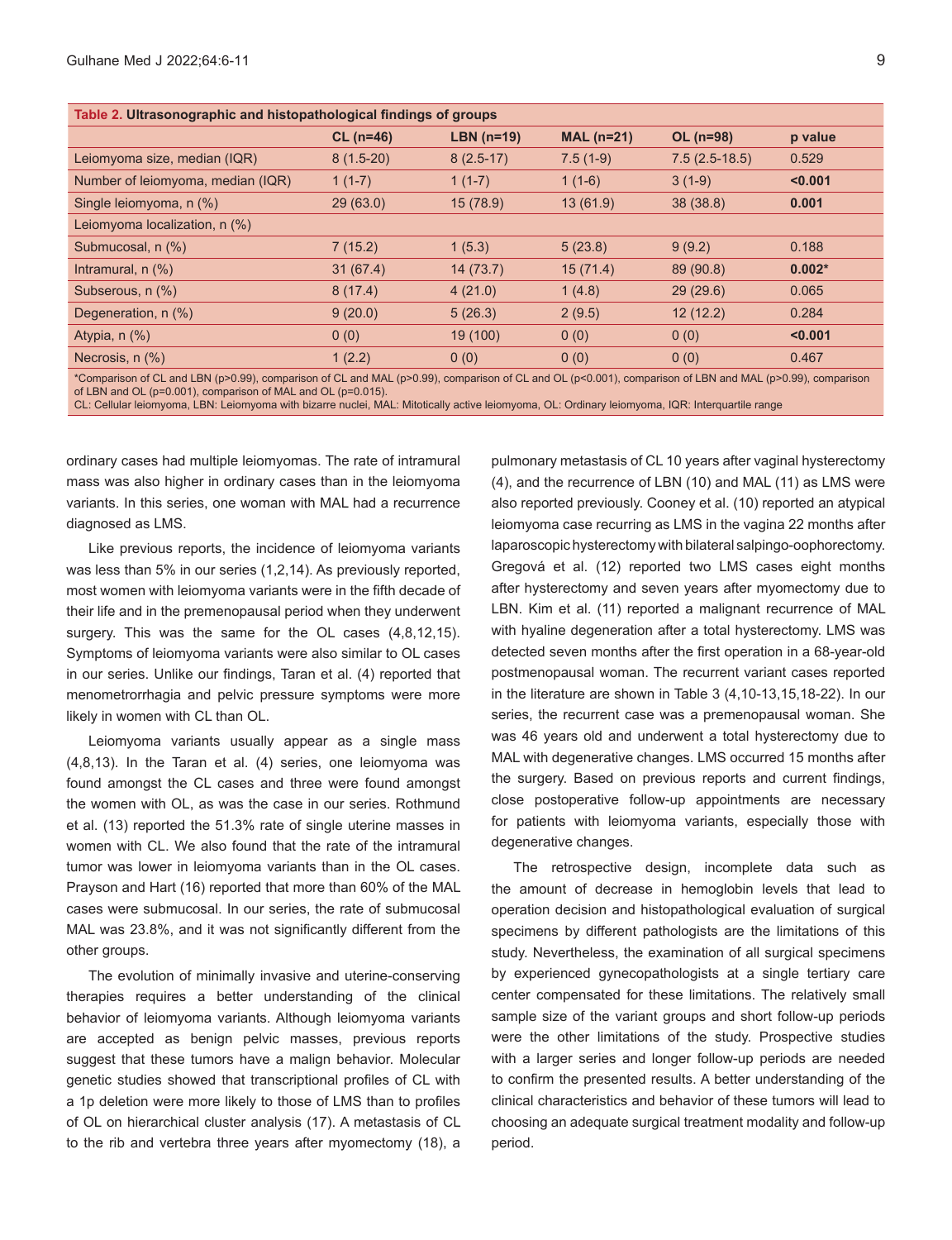|                                | Table 3. Recurrent leiomyoma variant cases reported in the literature |                      |                |                                                                                                                                                                                                  |                          |                              |                        |                             |                             |                    |                                     |                            |
|--------------------------------|-----------------------------------------------------------------------|----------------------|----------------|--------------------------------------------------------------------------------------------------------------------------------------------------------------------------------------------------|--------------------------|------------------------------|------------------------|-----------------------------|-----------------------------|--------------------|-------------------------------------|----------------------------|
| Author<br>year                 | Study                                                                 | Leiomyoma<br>variant | Age<br>$\odot$ | usal<br>Menopal<br>status                                                                                                                                                                        | number<br><b>Tumor</b>   | localization<br><b>Tumor</b> | size (cm)<br>Tumor     | operation<br>The first      | Recurrence<br>time          | Recurrence<br>rate | Recurrent<br>mass                   | Recurrence<br>localization |
| Sharma et al.<br>2004<br>(20)  | Case report                                                           | $CL(n=1)$            | 55             | Postmenopausal                                                                                                                                                                                   | $\overline{\phantom{0}}$ | Intraabdominal               | $\overline{ }$         | Excision                    | 7 <sub>m</sub>              |                    | <b>SWT</b>                          | Omentum                    |
| Taran et al. (4)<br>2010       | Retrospective<br>case control                                         | $CL(n=99)$           | 44.7           | Premenopausal<br>82.8%                                                                                                                                                                           | 53.6%<br>single          |                              | $\frac{8}{8}$          | Hysterectomy                | 120 <sub>m</sub>            | 1/99               | <b>BML</b>                          | Pulmonary                  |
| Kim et al. (11)<br>2010        | Case report                                                           | $MAL(n=1)$           | 89             | <b>opausal</b><br>Postmen                                                                                                                                                                        | Multiple                 | Subserosal                   | $\overline{0}$         | Hysterectomy                | 7 <sub>m</sub>              |                    | <b>SWT</b>                          | Pelvis                     |
| Kang et al. (18)<br>2011       | Case report                                                           | $CL(n=1)$            | 27             | Premenopausal                                                                                                                                                                                    | ſ                        | $\blacksquare$               | $\tilde{\mathfrak{c}}$ | Myomectomy                  | $\approx$                   | $\blacksquare$     | BML                                 | The rib and<br>vertebrae   |
| Guan et al. (19)<br>2012       | Retrospective<br>case control                                         | $CL (n = 78)$        | 45.3           | Postmenopausal<br>6.4%                                                                                                                                                                           |                          | $\blacksquare$               | 7.5                    | Myomectomy                  | 5y                          | 1/41               | ರ                                   | Uterus                     |
| Rothmund et al.<br>$(13)$ 2013 | Retrospective<br>cohort                                               | $CL (n = 76)$        | 39.6           | Premenopausal<br>92.1%                                                                                                                                                                           | $\frac{0}{1}$            |                              | $\overline{6}$         | Myomectomy                  | 43 m                        | 1/50               | ಕ                                   | <b>Uterus</b>              |
| Ly et al. $(15)$<br>2013       | Retrospective<br>cohort                                               | $AL(m=51)$           | 42.5           |                                                                                                                                                                                                  |                          |                              | 6.8                    | Hysterectomy                | 87.5 m                      | 1/51               | ₹                                   | Retroperitoneum            |
| Cooney et al.<br>$(10)$ 2015   | Case report                                                           | AL $(n=1)$           | 53             | Postmenopausal                                                                                                                                                                                   | $\overline{ }$           | $\blacksquare$               |                        | Hysterectomy                | 22 m                        |                    | <b>SWT</b>                          | Vagina                     |
| Liang et al. (21)<br>2015      | Retrospective<br>cohort                                               | AL (n=32)            | 47             |                                                                                                                                                                                                  | $\mathbf{I}$             |                              | 6.4                    | Myomectomy                  | 65 <sub>m</sub> and<br>84 m | 2/32               | ₹                                   | Uterus                     |
| Guraslan et al.<br>(22) 2015   | Case report                                                           | $CL$ (n=1)           | 52             | $\blacksquare$                                                                                                                                                                                   | 3                        | Intramural                   |                        | Hysterectomy                | $\sqrt{0}$                  |                    | ಕ                                   | Pelvis                     |
| Gregová et al.<br>(12) 2019    | Retrospective<br>cohort                                               | LBN (n=108)          | 43             | $\blacksquare$                                                                                                                                                                                   |                          |                              | $0.5 - 15$             | Hysterectomy/<br>myomectomy | $8 m-7 y$                   | 5/108              | <b>MAL</b> (1)<br>LMS(2)<br>LBN (2) | Vaginal stump,<br>uterus   |
|                                |                                                                       |                      |                | Y: Year, CL: Cellular leiomyoma, M: Month, LMS: Leiomyosarcoma, BML: Benign metastasing leiomyoma, MAL: Mitotically active leiomyoma, AL: Atypical leiomyoma, LBN: Leiomyoma with bizarre nuclei |                          |                              |                        |                             |                             |                    |                                     |                            |